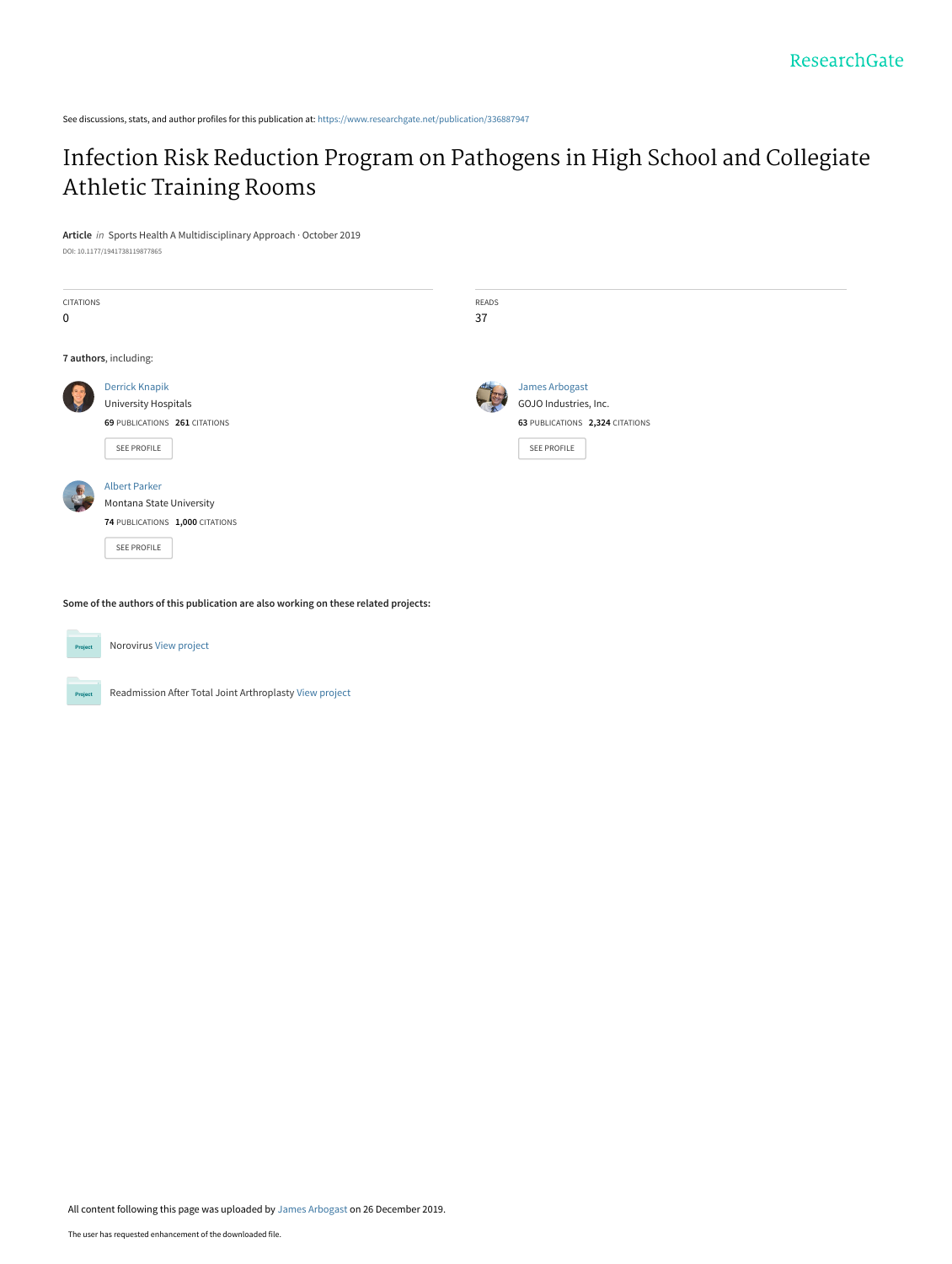# Infection Risk Reduction Program on Pathogens in High School and Collegiate Athletic Training Rooms

Mark W. LaBelle, MD,<sup>†‡</sup> Derrick M. Knapik, MD,<sup>†‡</sup> James W. Arbogast, PhD,<sup>§</sup> Steve Zhou, PhD,<sup>‼</sup> Lisa Bowersock, MS,<sup>¶</sup> Albert Parker, PhD,<sup>¶</sup> and James E. Voos, MD\*<sup>†‡</sup>

Background: Athletic training rooms have a high prevalence of bacteria, including multidrug-resistant organisms, increasing the risk for both local and systematic infections in athletes. There are limited data outlining formal protocols or standardized programs to reduce bacterial and viral burden in training rooms as a means of decreasing infection rate at the collegiate and high school levels.

Hypothesis: Adaptation of a hygiene protocol would lead to a reduction in bacterial and viral pathogen counts in athletic training rooms.

Study Design: Cohort study.

#### Level of Evidence: Level 3.

Methods: Two high school and 2 collegiate athletic training rooms were studied over the course of the 2017-2018 academic year. A 3-phase protocol, including introduction of disinfectant products followed by student-athlete and athletic trainer education, was implemented at the 4 schools. Multiple surfaces in the athletic training rooms were swabbed at 4 time points throughout the investigation. Bacterial and viral burden from swabs were analyzed for overall bacterial aerobic plate count (APC), bacterial adenosine triphosphate activity, influenza viral load, and multidrug-resistant organisms such as methicillin-resistant *Staphylococcus aureus* (MRSA) and vancomycin-resistant enterococcus (VRE).

Results: Overall bacterial load, as measured by APC, was reduced by 94.7% (95% CI, 72.6-99.0; *P* = 0.003) over the course of the investigation after protocol implementation. MRSA and VRE were found on 24% of surfaces prior to intervention and were reduced to 0% by the end of the study. Influenza was initially detected on 25% of surfaces, with no detection after intervention. No cases of athletic training room–acquired infections were reported during the study period.

Conclusion: A uniform infection control protocol was effective in reducing bacterial and viral burden, including multidrugresistant organisms, when implemented in the athletic training rooms of 2 high schools and 2 colleges.

Clinical Relevance: A standardized infection control protocol can be utilized in athletic training rooms to reduce bacterial and viral burden.

Keywords: infection, athletic training room, bacteria, MRSA

while musculoskeletal injuries represent the most<br>commonly reported health risks during athletic<br>participation, more recent attention has been paid to commonly reported health risks during athletic the high risk of infection among athletes. The athletic training room represents a shared environment involving close contact among athletes and, in the presence of poor hygiene and

contamination, can predispose athletes to infection. Several studies and surveys have documented the presence of high bacterial burden in both high school and collegiate training room facilities.<sup>6,14,19</sup> Furthermore, high rates of multidrugresistant organisms, such as vancomycin-resistant enterococcus (VRE) and methicillin-resistant *Staphylococcus aureus* (MRSA),

The following authors declared potential conflicts of interest: J.W.A. is a scientist with GOJO Industries, Inc; L.B. and A.P. received payment and fees from GOJO Industries, Inc; and J.E.V. is a consultant from Arthrex and received royalties from Stryker, Arthrex, and Linvatec. This research was supported by GOJO Industries. DOI: [10.1177/1941738119877865](https://doi.org/10.1177/1941738119877865)

From <sup>†</sup>Department of Orthopaedic Surgery, University Hospitals Cleveland Medical Center, Cleveland, Ohio, <sup>‡</sup>University Hospitals Sports Medicine Institute, Cleveland, Ohio, §GOJO Industries, Inc, Akron, Ohio, <sup>Ir</sup>Microbac Labs, Inc, Sterling, Virginia, and <sup>¶</sup>Center for Biofilm Engineering, Montana State University, Bozeman, Montana \*Address correspondence to James E. Voos, MD, Department of Orthopaedic Surgery, University Hospitals Cleveland Medical Center, 11100 Euclid Avenue, Cleveland, OH 44106 (email: james.voos@uhhospitals.org).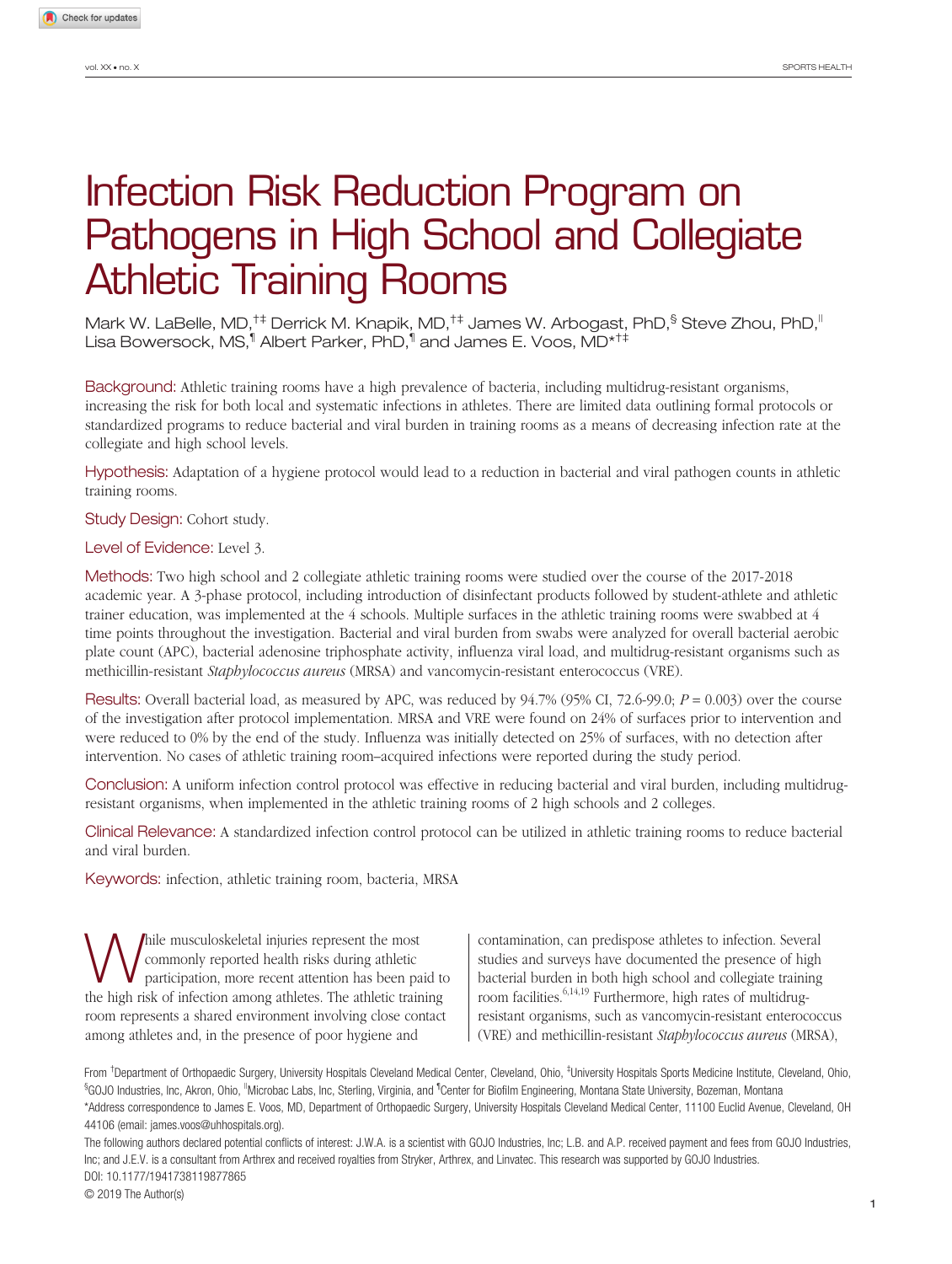have been documented to exist within training rooms.<sup>7,9</sup> While MRSA is highly publicized because of its propensity to cause localized soft tissue infections, MRSA is also a potential source of bacteremia, pneumonia, and urinary tract infections.<sup>16,18</sup> Such infections have been associated with significant morbidity, with up to 70% of patients acquiring MRSA infections requiring hospitalization and intravenous antibiotics.<sup>18</sup>

The prevention, containment, and treatment of MRSA infections continues to be challenging in collegiate and high school athletes, especially contact sport athletes. Of 21 infection outbreaks in competitive athletes over a 5-year period, 1 in 3 were caused by MRSA.<sup>4</sup> A recent survey reported the incidence of MRSA infections as 26.8 per 10,000 athletes in 2015-2016 and 20.3 per 10,000 athletes in 2016-2017.<sup>1</sup> Infection incidence was highest in contact sport athletes, such as wrestlers and football players, with incidence rates of 248 per 10,000 and 71 per  $10,000$ , respectively.<sup>1</sup> Additional studies have confirmed higher rates of nasal carriers of methicillin-sensitive *Staphylococcus aureus* and MRSA in contact sport athletes when compared with the general population,<sup>7</sup> with the athletic training room serving as a likely transmission source. Montgomery et  $al<sup>13</sup>$  sampled 10 athletic training rooms in secondary schools in rural communities and reported that 46% of surfaces tested positive for MRSA. Additionally, the National Wrestling Coaches Association found high bio-burdens of bacteria, particularly skin and respiratory bacteria, on collegiate wrestling mats. $^{22}$  After implementation of a standardized cleaning protocol, the authors reported a 76% reduction in bacterial load using residual disinfectants in comparison with nonresidual cleaners. $^{22}$  Given the high frequency of MRSA exposure in collegiate and high school athletes, infection control and decontamination protocols warrant further investigation to examine the extent to which implementation decreases the risk of illness. $1,10$ 

Professional athletic leagues maintain high standards for hygiene within athletic facilities based on national and international guidelines. Standardized protocols have been outlined by the Centers for Disease Control and Prevention  $(CDC)^{2,3}$  and the World Health Organization  $(WHO)^{20,21}$  to establish best practices for hand hygiene and infection control. The National Football League uses the model outlined by the Duke Infection Control Outreach Network (DICON) to apply CDC and WHO infection control principles throughout the league.<sup>11</sup> The National Collegiate Athletic Association publishes a sports medicine handbook to outline CDC guidelines for hygiene and wound care in athletic training rooms.15 In contrast, it is difficult to replicate and implement standardized protocols at the high school level because of limited resources and trained personnel.

Despite the known potential for infection in the athletic training room, there remains a lack of knowledge among athletes, parents, and athletic trainers about best practices to limit the spread of infection. A survey of collegiate and high school athletic trainers found that that while the majority of athletic trainers were aware of the risks of MRSA, 35% of athletic trainers reported performing inadequate hand hygiene while being unaware of proper disinfectant solutions.<sup>8</sup> As such, while

guidelines for infection management exist, many studentathletes and athletic trainers at the collegiate and high school levels need further training and a better understanding of effective infection control protocols.

The purpose of this investigation was to examine the outcomes of a year-long quality improvement study aimed at reducing bacterial and viral burden in athletic training rooms at the collegiate and high school levels by creating an infection control protocol consisting of hand hygiene solutions, surface disinfectants, athletic trainer education, and student-athlete teaching.

# **METHODS**

# Study Design

The institutional review board reviewed the protocol and designated the investigation a quality improvement study prior to study initiation. There were 2 suburban high schools and 2 suburban colleges selected for inclusion in the investigation. These schools were representative of the surrounding community and agreed to participate after discussion and approval from athletic trainers and athletic directors.

Bacterial swabs of high-touch surfaces were obtained at 4 separate time points during the academic year. Baseline samples were taken at the start of the school year in September 2017 (time 0). Subsequent samples were obtained in November 2017 (time 1), February 2018 (time 2), and May 2018 (time 3) to correspond with infection control interventions. Sampled surfaces included water bottle lids, water cooler nozzles, training room benches, front door handles, and drawer/cabinet handles. The number of surfaces was proportional to the size of the athletic training room, ranging from 24 to 28 samples at each facility, and varied in total quantity from visit to visit because of availability (eg, if no water bottles were clean and ready to use by athletes, no samples were obtained).

An infection control program was formulated based on CDC and DICON guidelines.<sup>2,3,12,20,21</sup> Key components included utilization of disinfectant products with rapid, broad-spectrum antimicrobial efficacy for skin and surfaces, teaching athletic trainers principles of infection control and proper use, and educating student-athletes on hygiene measures. An alcoholbased hand sanitizer (PURELL Foam Handwash; GOJO Industries Inc) was selected along with an antimicrobial spray for hard surfaces (PURELL Surface Spray; GOJO Industries Inc). Educational components involved distribution of electronic and paper educational tools, presented to the athletic trainers, coaches, athletes, and parents at each of the 4 schools. Informative posters were placed around the training rooms and locker rooms to reinforce concepts of proper hand hygiene and infection awareness. Each athletic training room was equipped with written guidelines, and daily checklists were provided to athletic trainers to ensure compliance.

The infection control program was implemented in 3 phases throughout the year to track changes in bacterial and viral load. Phase 1 (between time 0 and time 1) involved installation of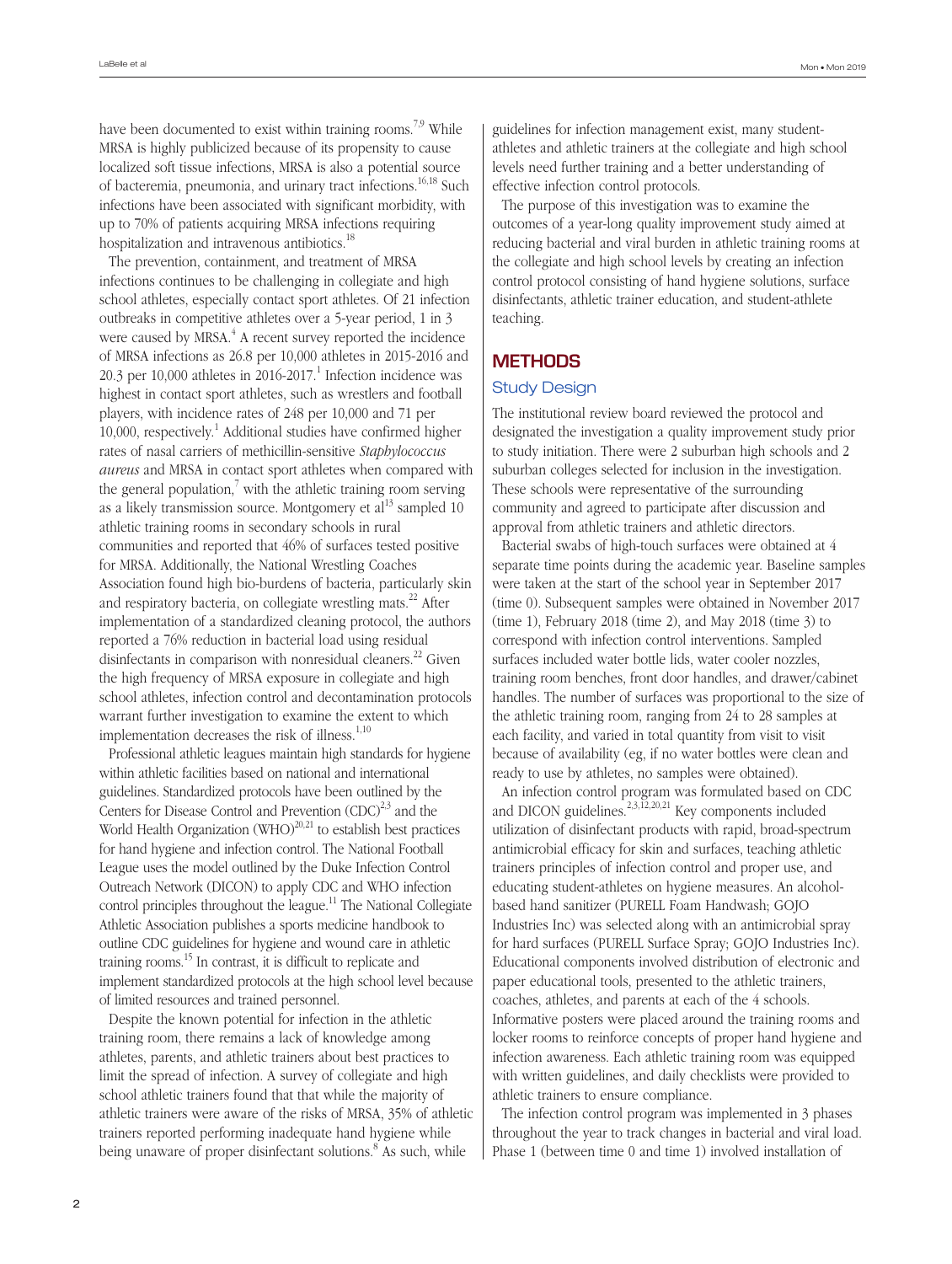

products at the point of care in athletic training rooms. Phase 2 (between time 1 and time 2) involved the initiation of educational interventions with the placement of posters and checklists. Posters featuring athletes following CDC protocols were designed by the research team and placed throughout the training room and locker room (see [Appendix 1,](https://journals.sagepub.com/doi/suppl/10.1177/1941738119877865) available in the online version of this article). Checklists were provided in each training room for reference by the athletic trainer, reminding him or her to use surface and hand disinfectants daily. Phase 3 (between time 2 and time 3) involved targeted educational materials distribution. Athletic trainers distributed informational slides to each coach, which were then shared with the athletes. Additional educational emails/handouts were given to parents and athletes. Figure 1 outlines the study design. Athletic trainers were required to record and report any incidence of infection noted during the study period.

## Specimen Collection and Analysis

Sampling occurred on weekdays at peak times of athlete presence in the training rooms, generally between 3:00 pm and 7:00 pm. After swab collection, specimens were transported to an approved laboratory and maintained under refrigeration until testing for total and specific microorganisms. Overall cleanliness was quantified by aerobic plate count (APC), while adenosine triphosphate (ATP) assays using CHARM (novaLUM II ATP Detection System; Charm Sciences) and Hygiena (SystemSURE Plus) systems were performed for microbial testing. Samples were also assessed for presence or absence of MRSA, VRE,

*Enterococcus*, and *Staphylococcus* subspecies. Additional surface samples for influenza were obtained in November 2017 (time 1) and February 2018 (time 2). [Appendix 2](https://journals.sagepub.com/doi/suppl/10.1177/1941738119877865) (available online) contains the microbiology and assay details.

# Statistical Analysis

R (version 3.4.3) and Minitab (version 18) software packages were both used for statistical analysis. Linear models were fit using the *lme4* package in R. Individual value, residual, and normal probability plots were used to assess model assumptions and check for outliers. All statistically significant results were reported, with significance set at *P* < 0.05. To determine percentage reduction and statistical significance over time for ATP and APC results, mixed-effects linear regression models were used. Models included fixed effects for each surface tested and whether the sample came from a high school or a college, with random effects for facility and the date the sample was taken.

To determine the percentage reduction and statistical significance following each study phase, additional models were created with an added fixed effect for if the sample was taken before or after each intervention. The data were then split by high schools and colleges to determine percentage reduction and statistical significance within each of those categories separately. Models using these split data sets were structured like the previously described mixed-effects regression models, but without the fixed effect for whether the sample was taken at a high school or college. Comparisons between time periods for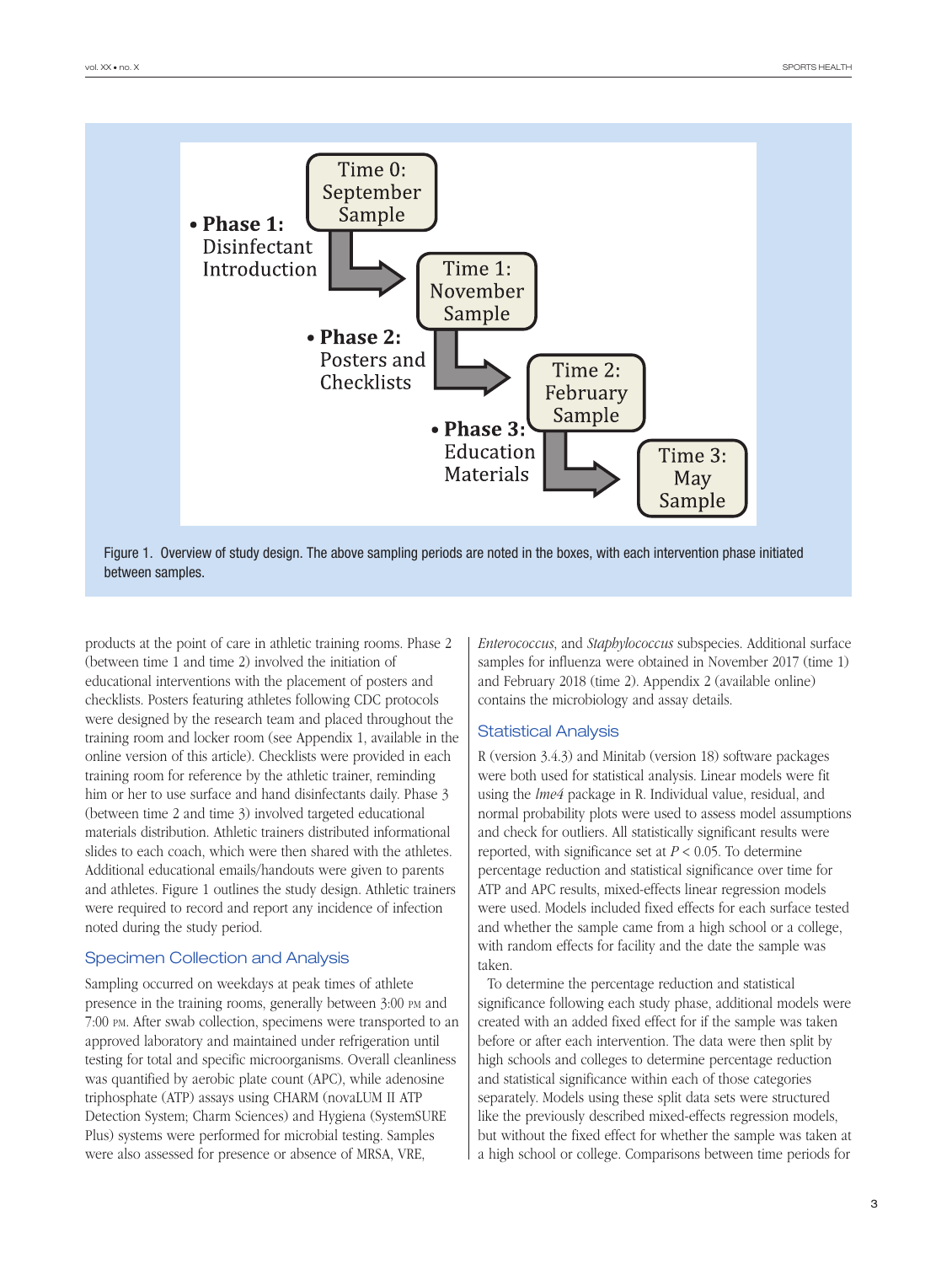|                  |                                    | <b>Mean Results (All Surfaces)</b> |               |                      |                 |  |
|------------------|------------------------------------|------------------------------------|---------------|----------------------|-----------------|--|
| <b>School</b>    | <b>Measure</b>                     | September 2017                     | November 2017 | <b>February 2018</b> | <b>May 2018</b> |  |
| College A        | Micro (CFU APC) log mean<br>counts | 2.127                              | 2.393         | 1.512                | 1.271           |  |
|                  | No. of MRSA $+$ VRE hits           | 2/12(16.7%)                        | 2/12(16.7%)   | 1/8(12.5%)           | $0/8(0\%)$      |  |
| <b>College B</b> | Micro (CFU APC) log mean<br>counts | 4.467                              | 3.058         | 2.635                | 1.987           |  |
|                  | No. of MRSA $+$ VRE hits           | $3/14(21.4\%)$                     | 1/13(7.7%)    | 1/13(7.7%)           | $0/8(0\%)$      |  |
| High school A    | Micro (CFU APC) log mean<br>counts | 3.836                              | 4.263         | 2.232                | 2.457           |  |
|                  | No. of MRSA $+$ VRE hits           | $4/12(33.3\%)$                     | 6/11(54.5%)   | 1/13(7.7%)           | $0/5(0\%)$      |  |
| High school B    | Micro (CFU APC) log mean<br>counts | 4.780                              | 3.597         | 2.457                | 2.573           |  |
|                  | No. of MRSA $+$ VRE hits           | 3/12(25%)                          | 3/12(25%)     | 1/12(8.3%)           | $0/7(0\%)$      |  |

#### Table 1. Bacterial results summary

APC, aerobic plate count; CFU, colony-forming unit; MRSA, methicillin-resistant *Staphylococcus aureus*; VRE, vancomycin-resistant enterococcus.

microbiological species tested for presence or absence were completed using Bayesian analysis. Analysis was performed using the average of beta posteriors for each school and a noninformative beta prior.

# **RESULTS**

There were no reported infections in student-athletes throughout the study period. A steady decline in APCs was observed at all 4 test locations after implementation of phase 1 in November 2017 to the conclusion of the investigation in May 2018 (Table 1). After implementation and completion of the full quality improvement program, no VRE- or MRSA-positive samples were detected. A steady decline in mean  $\log_{_{APC}}$  (in colony-forming units per gram) values for both colleges and high schools over the course of the sampling period was appreciated (Figures 2 and 3). No samples tested positive for *Escherichia coli* during the investigation, while few samples were positive for coliforms.

Percentage reductions from pre- to postintervention (time 0 to aggregate of time 1 through time 3) are shown in Table 2 for APC and ATP measures. Bacterial load, as measured by APC, was reduced by 94.7% (95% CI, 72.6%-99.0%; *P* = 0.003) from time 0 to the end of the study. When measured using the Hygiena ATP meter, there was a statistically significant reduction in bacterial burden across all schools and surfaces by 60.2% (95% CI, 0.92%-84.0%; *P* = 0.048). When analyzing high schools and colleges separately, there was a statistically significant reduction in APC measurements from pre- to postintervention of 96.3% for high schools (95% CI, 79.9%-99.3%; *P* < 0.001) and

92.2% for colleges (95% CI, 33.3%-99.1%; *P* = 0.029). There was no significant difference for ATP testing when comparing pre- to postintervention in high schools or colleges.

Influenza was detected on 25% of the surfaces initially with ≥195 viral particles on each contaminated site, which included front door handles (college A, 195 viral particles; high school A, 218 viral particles), drawer handles (high school A, 293 viral particles), water bottle lids (college A, 462 viral particles), and water cooler nozzles (college A, 222 viral particles). Influenza was not detected during the February sampling after implementation of program education.

## **DISCUSSION**

As a shared environment, athletic training rooms act as a source for the spread of infection. Although DICON has served as a blueprint for infection control in the National Football League, there are limitations on the implementation of such programs at the high school and collegiate levels because of limited resources and personnel. To decrease bacterial and viral burden within the training room, this investigation sought to provide practical, feasible resources aimed at educating athletic trainers and student-athletes to minimize infection risk and transmission.

Phase 1 of our study involved the introduction of hand hygiene and surface disinfectant solutions into the athletic training room. This resulted in a modest, albeit nonsignificant, reduction in overall bacterial burden, with a slight increase in the amount of MRSA and VRE detected in the training rooms. Anecdotally, it was observed that while resources were now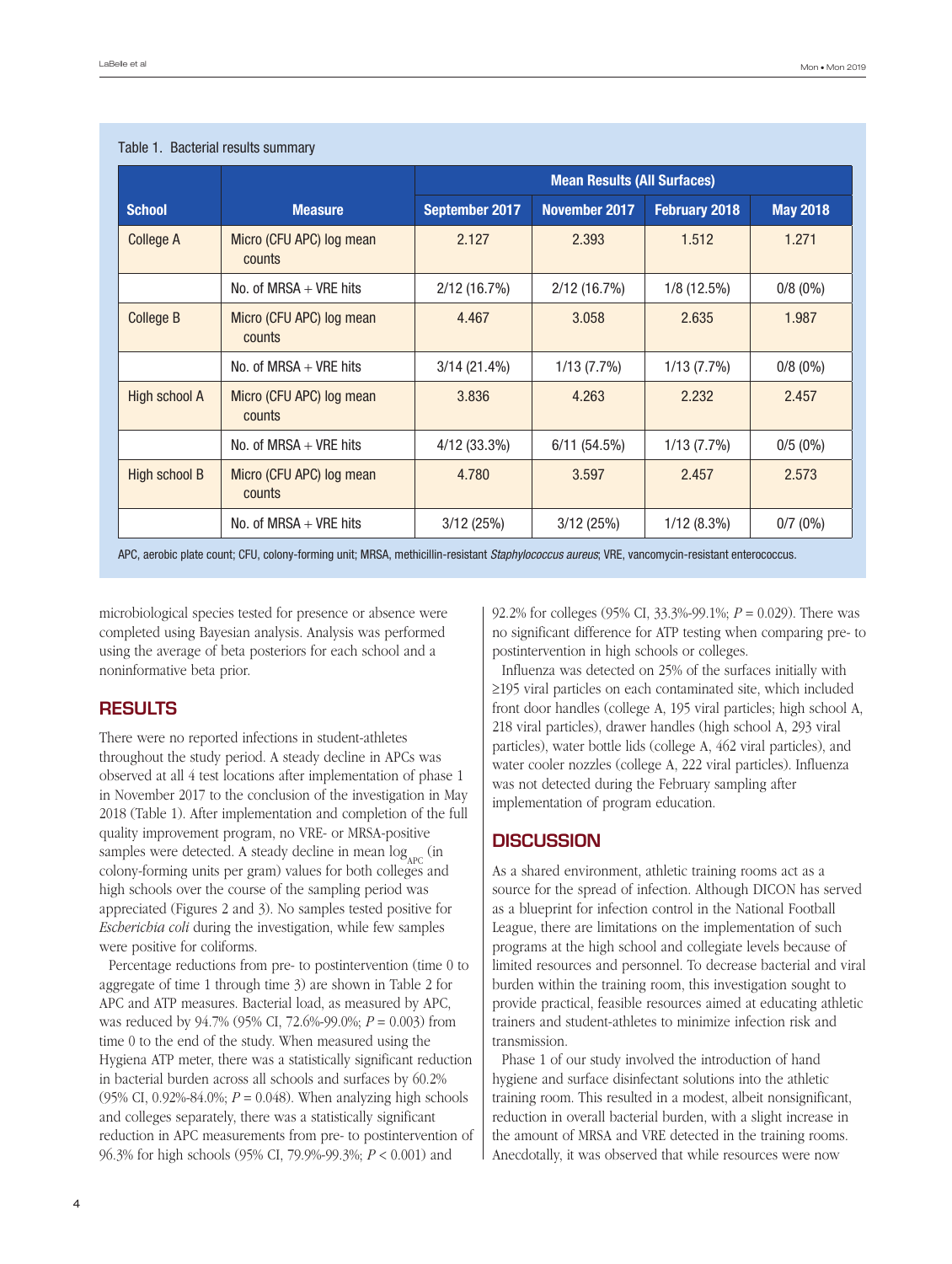





surface types. APC, aerobic plate count; CFU, colony-forming unit; HS, high school.

available, many student-athletes were not consistently utilizing them. The authors suspect that athletic trainers and athletes were not adequately educated on principles of infection control in the training room, similar to the findings reported by Kahanov et al, $^8$  in which 35% of athletes were noncompliant

with hand hygiene while many athletic trainers were unaware of how to properly disinfect surfaces for MRSA.

The next 2 phases of this investigation focused on education to address this gap in understanding and compliance with the use of disinfectants. Phase 2 involved the addition of posters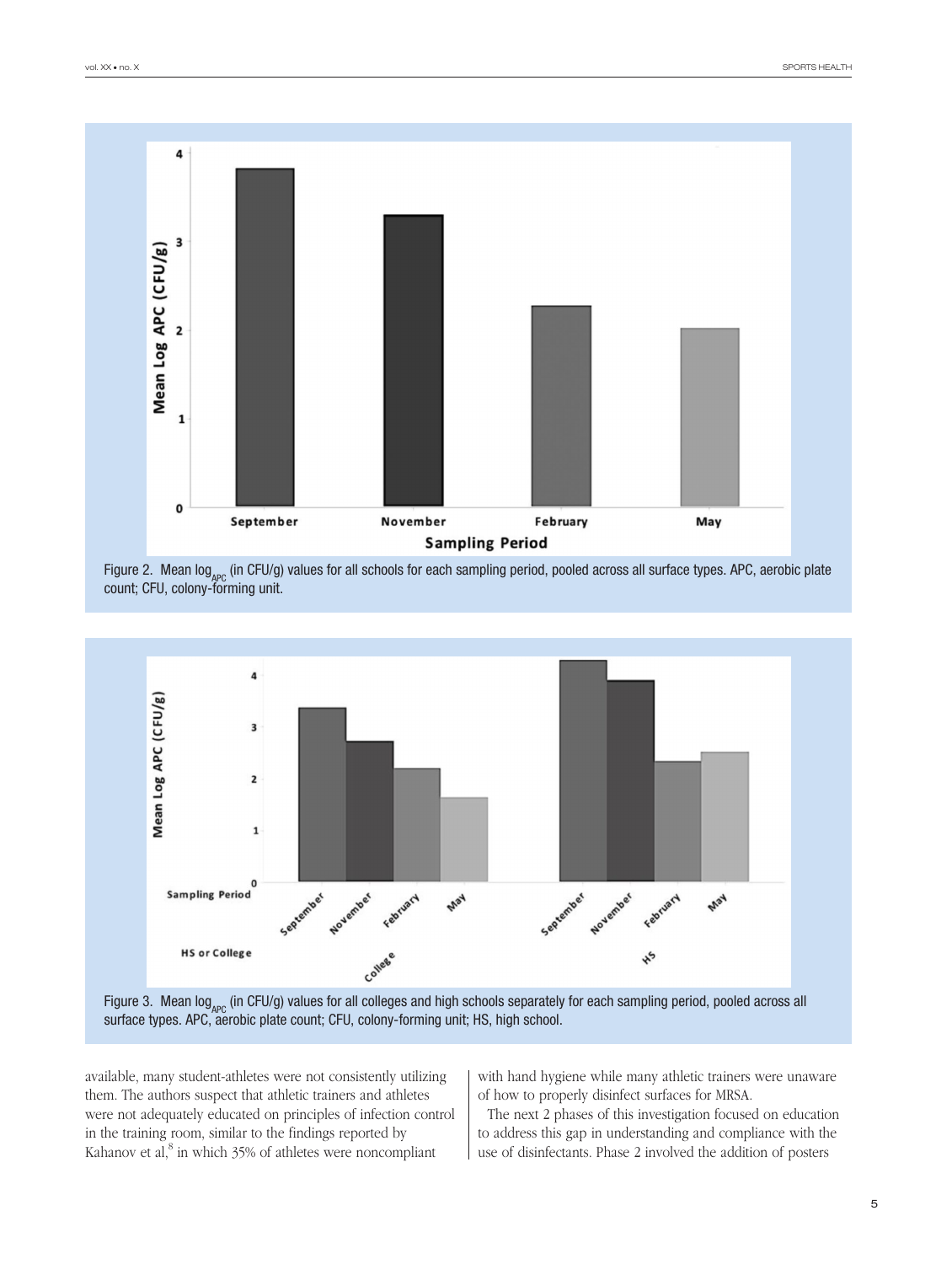|                      | % Reduction | 95% CI            | P                    |
|----------------------|-------------|-------------------|----------------------|
| All schools          |             |                   |                      |
| Charm ATP            | 36.3        | $-39.7\%$ , 75.6% | 0.321                |
| <b>Hygiena ATP</b>   | 60.2        | 0.92%, 84.0%      | $0.048^{a}$          |
| APC                  | 94.7        | 72.6%, 99.0%      | $0.003^{a}$          |
| High schools only    |             |                   |                      |
| Charm ATP            | 51.4        | $-58.9\%, 90.3\%$ | 0.305                |
| <b>Hygiena ATP</b>   | 63.3        | $-63.1\%, 95.0\%$ | 0.255                |
| <b>APC</b>           | 96.3        | 79.9%, 99.3%      | < 0.001 <sup>a</sup> |
| <b>Colleges only</b> |             |                   |                      |
| Charm ATP            | 17.0        | $-77.2\%$ , 84.3% | 0.774                |
| <b>Hygiena ATP</b>   | 62.3        | $-20.7\%$ , 88.8% | 0.090                |
| APC                  | 92.2        | 33.3%, 99.1%      | $0.029^{a}$          |

Table 2. Percentage reduction pooled across schools as noted and all surfaces

APC, aerobic plate count; ATP, adenosine triphosphate. *a* Statistically significant reduction.

and checklists in the training rooms to raise awareness by focusing on hygiene as a crucial element to ensure athlete health. Phase 3 involved direct education of the athletic trainers, coaches, and student-athletes. After these phases, there was a significant improvement in bacterial and viral burdens within the training rooms, indicative of the effectiveness of education in decreasing bio-burden and the potential risk of infection.

Schools had a cumulative MRSA rate of 24% (12/50 surfaces) prior to intervention, lower than the 46% rate of surface MRSA infections in the 10 training rooms sampled by Montgomery et al. $^{13}$  After implementation of the final phase of our study, both MRSA and VRE were no longer detected in any of the 4 training rooms. These findings are consistent with those reported by Oller et al,<sup>14</sup> who reported the presence of MRSA on 31% of surfaces in a single Division II collegiate locker room and weight room, followed by complete elimination after implementation of an infectious control protocol. The protocol employed by Oller et al involved education of custodial staff and student-athletes, focusing on proper use of disinfectants by the custodial staff.<sup>14</sup> Instead, our protocol empowered the student-athletes to use hand and surface disinfectants after each training room encounter.

In addition to the quantification of bacterial burden, this investigation represents the first study to our knowledge tracking influenza burden in athletic training rooms. Pope and Koenig<sup>17</sup> outlined the risk that influenza poses in the athletic training room, but no sampling or interventions were performed. Meanwhile, the detrimental respiratory effects of influenza, along with other respiratory tract infections, have

been well documented.<sup>12</sup> It is important to note that this portion of the study in which influenza samples were obtained (November and February) occurred across phase 2, after the initiation of student-athlete education, which was felt to be optimal as schools had both disinfectant products distributed and some educational material implemented. There were limitations, however, given the high degree of variability inherent to the influenza virus,<sup>5</sup> even during the winter season. Additional data points between November and February would have been beneficial to better trend the changes in influenza burden; however, resource constraints limited our sample size and sampling frequency.

#### **Conclusion**

The implementation of a standardized infectious control protocol revolving around student-athlete and athletic trainer education effectively eliminated multidrug-resistant bacteria and influenza while significantly lowering overall bacterial and viral burden in high school and college athletic training rooms. Future investigations tracking pathogen incidence and transmission in additional schools are warranted to further evaluate the efficacy of this protocol and its effects on infection incidence and outcomes at other institutions in different geographic areas.

# **ACKNOWLEDGMENT**

The authors recognize Stephanie Bock and Chelsea Conley for their help in sample collection, and John N. Rapko, PhD, for his